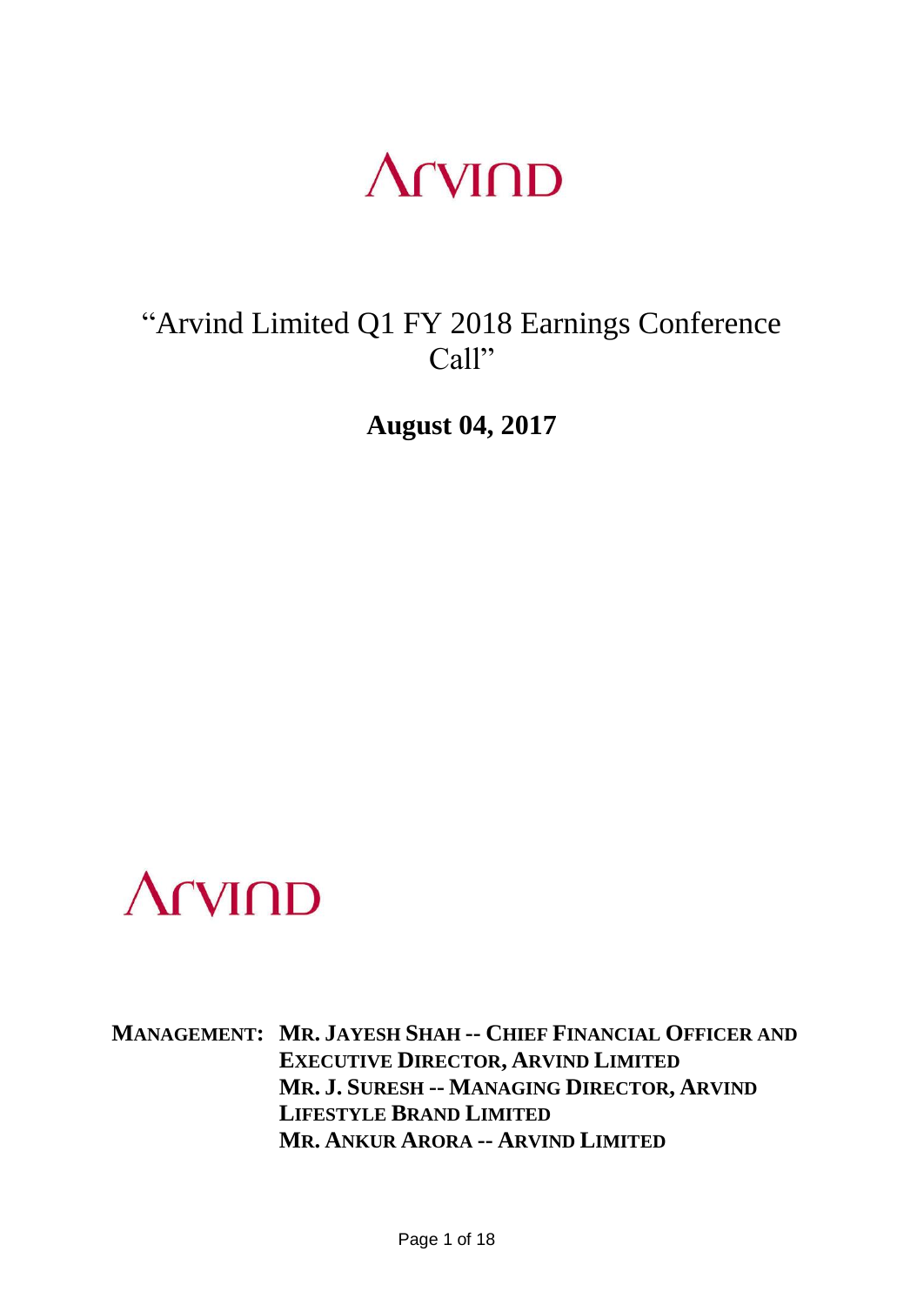

**Moderator:** Ladies and Gentlemen, Good Day and Welcome to the Q1 FY 2018 Earnings Conference Call of Arvind Limited. As a reminder, all participant lines will be in the listen-only mode. And there will be an opportunity for you to ask questions after the presentation concludes. Should you need assistance during the conference call, please signal an operator by pressing "\*" then "0" on your touchtone phone.

I now hand the conference over to Mr. Ankur Arora. Thank you and over to you, sir!

**Ankur Arora:** Good evening, everyone and welcome to the First Quarter Earning Call for Arvind Limited. Joining me on this call is Mr. Jayesh Shah -- CFO and Executive Director of Arvind Limited; and Mr. J. Suresh -- MD of Arvind Lifestyle Brand Limited.

To begin, let me give you a brief outlook on the textile and apparel industry in the first quarter.

Let me start with textile space. The textile industry had a mixed quarter, while the first 2 months of the quarter was strong. In June, we saw a slowdown as industry tried to adjust and migrate to GST. While GST is usually beneficial to organized industry, the transition has been a little challenging. We believe the industry will take time to adjust to the GST regime and during this transition period, domestic demand may remain a little weak. Also, Indian rupee continues to remain to strong which has an impact on exporter such as ourselves.

On the branded apparel side also, we saw mix trends. In the month of June, industry saw large destocking done by the wholesale channel for GST. However, the at the retail level we saw a strong sales trend. Advancing of EOSS to the June month also helped and added to the retail sales number.

In this backdrop, Arvind Limited delivered good set of numbers. In our textile business, we grew our revenue by around 9% on the back of 17% growth in our garmenting business. The EBITDA margins for the quarter was lower on Y-on-Y basis primarily driven by the sharp increase in cotton prices vis-à-vis last year. Continuous appreciation of Indian rupee also had an impact in this. On quarter-on-quarter basis however, our EBITDA margin improved by around 150 basis points as we improved our realizations.

Our brand business delivered strong quarter with 40% growth in revenue. Please note that first quarter results of this year include revenue for Tommy Hilfiger and Calvin Klein also which was not consolidated in the last year's result. Excluding the contribution from these two brands, revenue growth for the brand business stood at 21%. We witnessed strong LTL growth trends during the quarter with our overall portfolio delivering like-to-like growth of 20%.

As discussed earlier, the wholesale business saw a decline in revenue in this quarter due to GST transition. In the month of June wholesale channel for Arvind brand de-grew almost 80%. However, retail business saw strong growth in the month of June growing by almost 50% which to an extent compensated for fall in wholesale channel.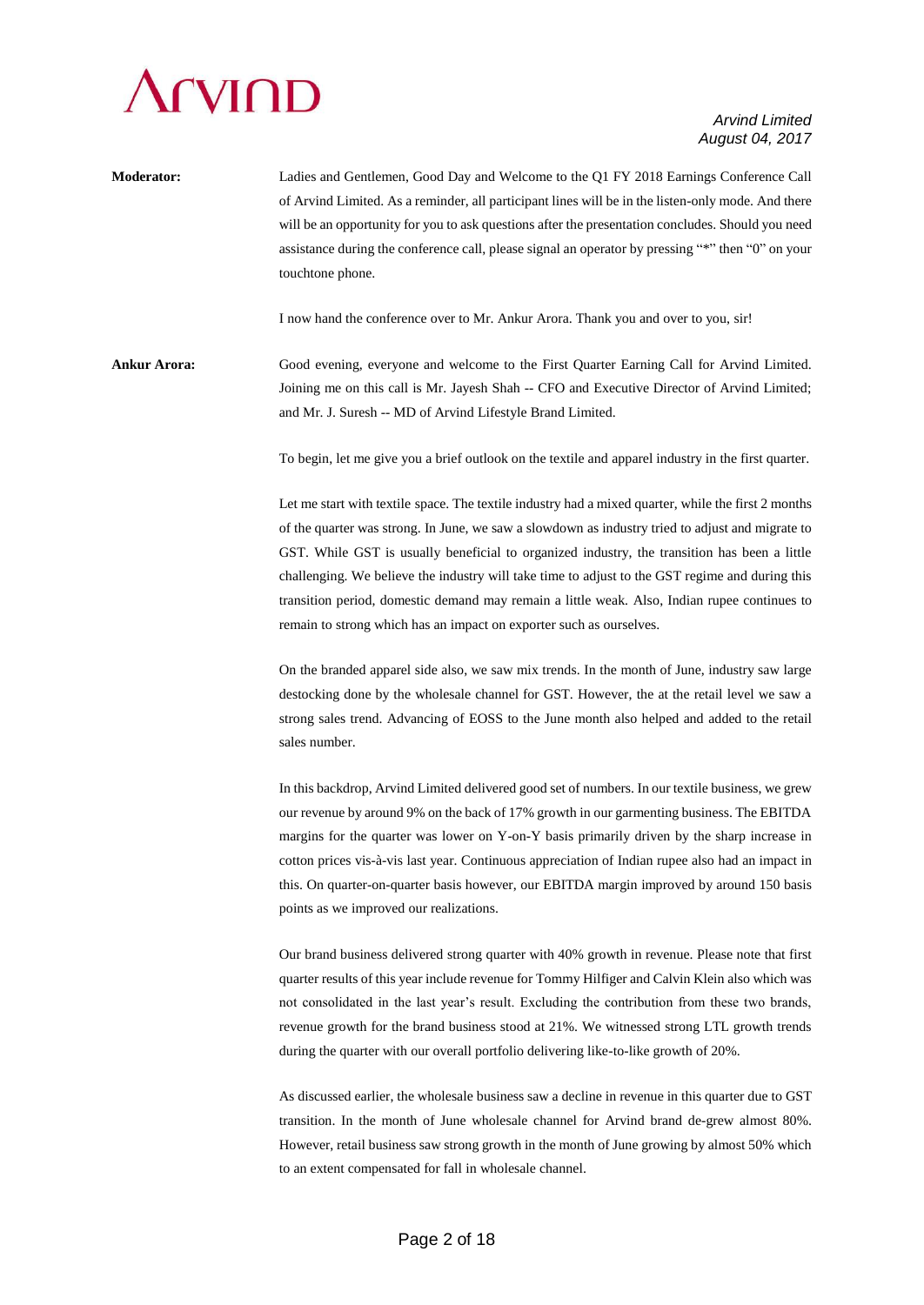

Wholesale is relatively a more profitable channel in our brand business. But in spite of decline in this wholesale business our EBITDA margin for the brand business improved by 60 basis points to 2.9%. We believe as the wholesale channel comes back after initial GST led hick-up the overall margin for the brand business will improve further. Our value retail business Unlimited continues to perform strongly and delivered a revenue growth of 36% on the back of strong LTL growth of 31%.

On consolidated basis, we delivered a growth of 18% driven by strong growth in our brand business. Overall EBITDA margin fell from 11.6% to 8.4% on account of drop in textile margin and lower earnings in few smaller businesses as compared to last year.

We are continuing with our strategy of vertical integration in our textile business. We will complete first stage of investment in Ethiopia in September quarter. In the first phase, capacity of around 5 million garments will become operational which will be increased to around 12 million garments by the end of the year. We expect the current capacity augmentation to help us grew our garmenting business further and we aim to maintain a growth of 20%+ in garmenting post the new capacities comes on stream.

On an overall basis we expect to grow high single-digit growth in textile and almost 40% growth in brands and retail business. This growth number includes increase in revenue due to consolidation of CK and Tommy.

On the margin side, we expect margin for brand and retail business to improve by around 150 basis points on full year basis. However, the margin for textile business is likely to remain under pressure due to higher cotton prices and stronger Indian rupee. While sequentially cotton, prices have come down a little they remain at elevated level vis-à-vis last year.

Finally, on GST, as expected we are seeing some disruption in the market place due to GST. We believe market will settle in the course of next few months. In medium-term to long-term we believe GST will be beneficial to organized players such as ourselves.

With this, I open the floor for Q&A. We have both Mr. Jayesh Shah and Mr. Suresh with me to answer any questions that you may have.

**Moderator:** Thank you very much, sir. Ladies and gentlemen, we will now begin with the Question-and-Answer Session. We take the first question from the line of Dimple Kotak from SKS Capital & Research. Please go ahead.

**Dimple Kotak:** Sir, I missed on what is the margins on the brand, your EBITDA margins currently?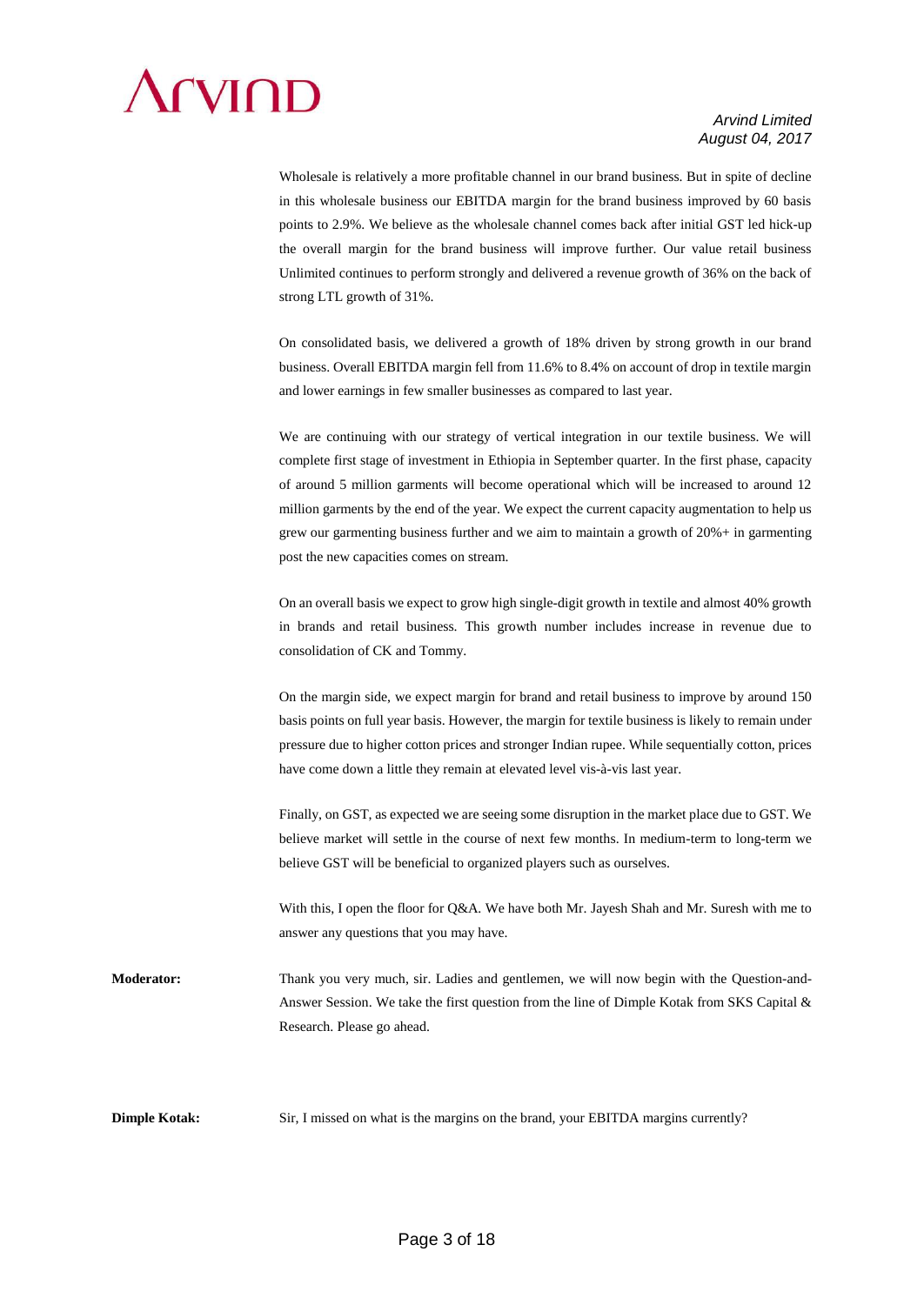

**Ankur Arora:** It is about 2.9% for this quarter. This is available in our review note which we have sent to all and it is available on our website also. **Dimple Kotak:** Okay. So, this 2.9% versus? Ankur Arora: They are around 2.3% same period last year. **Dimple Kotak:** Okay, sir. And we expect this to be improved by 150 basis points? **Ankur Arora:** We expect the full year margins to be improved by around 150 basis points. As you are aware last year our full year margins for the brand business was around 5%. We expect this overall full year margins to be around 150 basis points better. Do note that first quarter is not the strongest quarter within the brand business, the brand business has some bit of seasonality so the first quarter is weakest in that sense. So, the current quarter numbers are not reflective over the overall year margin. **Dimple Kotak:** Okay, sir. And sir, for overall, what will be the overall on the consolidated level, the EBITDA margins would pan out? **Ankur Arora:** We had talked about textile business reducing margins to some extent because of the cotton prices going up the way they have and as well as the currency being at Rs. 63.5 right now. So, we will have increased margin in the brand business. But the overall margins will be declining because of the fall in margins for textile. **Dimple Kotak:** Okay, sir. And sir, if I am not wrong in the previous quarter we gave a guidance of around 13% for this year on an overall basis, growth guidance, do we stick to that guidance? Ankur Arora: Yes, we are still sticking to the same guidance. **Dimple Kotak:** Okay, sir. And sir, if you can just tell me what is the cotton prices per candy which is currently we are seeing and what was it last year and the previous quarter? Ankur Arora: On per kg basis the cotton prices have moved up by around 22% on a Y-on-Y basis. Prices were around Rs. 124 per kg for us in this quarter. Now, as far as the cotton prices in the market is concerned, in the physical market it is anywhere between Rs. 43,000 to Rs. 44,000 currently. **Moderator:** Thank you. We take the next question from the line of Nihal Jham from Edelweiss. Please go ahead. **Nihal Jham:** Sir, first question on the margin, the brand and retail segment, so if I understand right the despite higher discounted sales in the EOSS we have seen a margin improvement mainly driven by operating leverage, is that the right way to look at it? Ankur Arora: Yes. Suresh, would you like to take that one?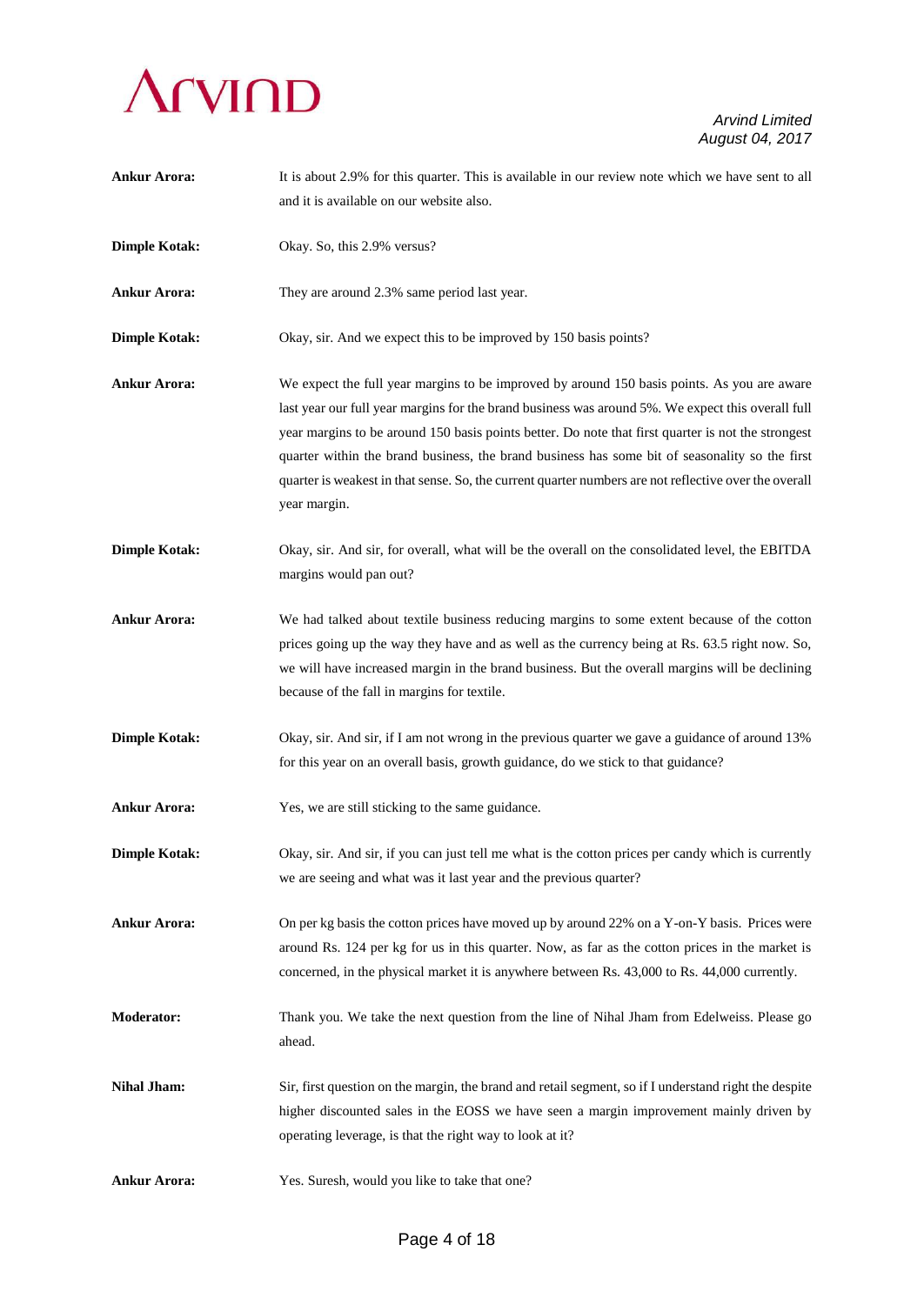# **Arvind**

| J. Suresh:           | Yes. See, I think you know in spite of the discount, we have been able to control the drop in our<br>gross margin and then of course, it has been a sharp increment in sales there is good operating<br>leverage for us.                                                                                                                                                                                                                                                                                                                                                                                                   |
|----------------------|----------------------------------------------------------------------------------------------------------------------------------------------------------------------------------------------------------------------------------------------------------------------------------------------------------------------------------------------------------------------------------------------------------------------------------------------------------------------------------------------------------------------------------------------------------------------------------------------------------------------------|
| <b>Nihal Jham:</b>   | Okay, absolutely. And secondly on the point that was mentioned at the starting of the call on the<br>wholesale channel, the wholesale channel would mainly be in the MBOs if I understand, right.                                                                                                                                                                                                                                                                                                                                                                                                                          |
| J. Suresh:           | MBO and online is buy and sell wholesale channel. So, online is now beginning a significant<br>part of the overall business mix. So, these two channels actually didn't pick-up any stocks in the<br>month of June.                                                                                                                                                                                                                                                                                                                                                                                                        |
| <b>Nihal Jham:</b>   | Fair enough. And just one last question, if you look at the margins, they have expanded for both,<br>they have been reasonable for both the brand and retail segment. But there has been sharp<br>increase and losses in Arvind Internet and other businesses. So, you could you elaborate more<br>on why this has happened this quarter?                                                                                                                                                                                                                                                                                  |
| <b>Ankur Arora:</b>  | So, on the other segment essentially, we have got couple of orders in our smaller businesses<br>which we completed in the last fourth quarter and first quarter of the last year where the revenue<br>was booked and being a project business, profit was booked in those quarter. This quarter we<br>did not have the similar revenue coming through and that is the reason why the margins has not<br>really been the same as the last year. But as we go along as we book more revenue in these<br>businesses which will happen through the course of this year the margins of those businesses<br>will also come back. |
| <b>Nihal Jham:</b>   | Sure. And last question then what is the expected investment maybe you spend on EBITDA that<br>Arvind Internet is expected to have for the coming part of this year?                                                                                                                                                                                                                                                                                                                                                                                                                                                       |
| <b>Jayesh Shah:</b>  | We expect that this year we should be within about \$6 million to \$7 million as compared to<br>about \$10 million last year.                                                                                                                                                                                                                                                                                                                                                                                                                                                                                              |
| <b>Moderator:</b>    | Thank you. We take the next question from the line of Prerna Jhunjhunwala from B&K<br>Securities. Please go ahead.                                                                                                                                                                                                                                                                                                                                                                                                                                                                                                         |
| Prerna Jhunjhunwala: | I would like to understand the EBITDA margin in the brand and retail business excluding<br>Tommy Hilfiger and Calvin Klein sales.                                                                                                                                                                                                                                                                                                                                                                                                                                                                                          |
| <b>Ankur Arora:</b>  | Yes, so if you want to compare EBITDA margin. So, 2.86% if you take out brand CK and<br>Tommy and it is 2.9%. So, virtually there is no big difference between the two.                                                                                                                                                                                                                                                                                                                                                                                                                                                    |
| Prerna Jhunjhunwala: | Okay. Sir, there is a sharp decline in the interest rate on a Y-o-Y basis. So, I want to understand<br>the debt position today and the outlook for the year on the debt.                                                                                                                                                                                                                                                                                                                                                                                                                                                   |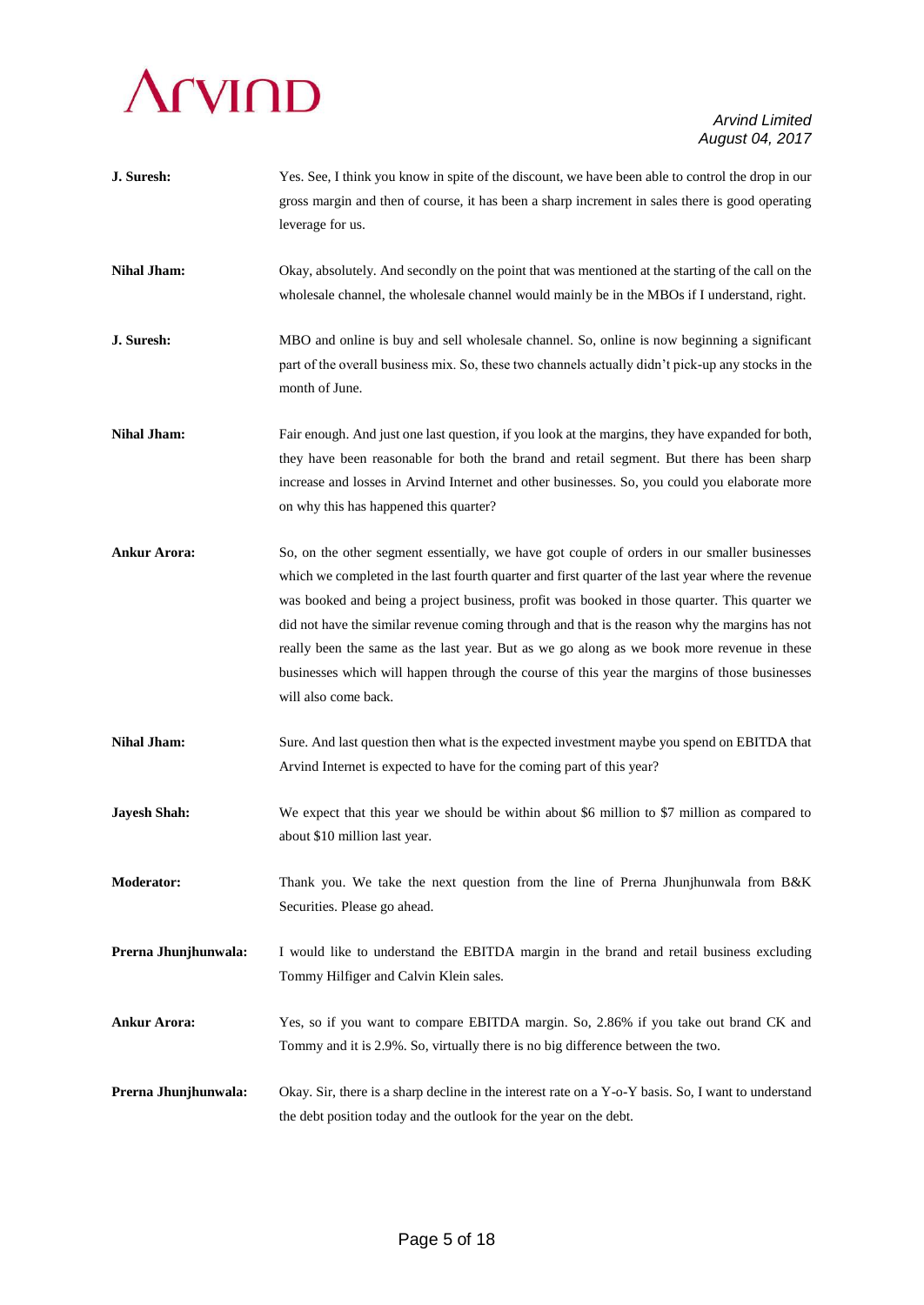

crores because we added CK and Tommy business this year. So, we expect our outlook for the year the debt to be Rs. 3,000 or slightly below that. **Prerna Jhunjhunwala:** Okay. And sir, your outlook on the cotton prices, given the expected increase in the production this year globally. **Jayesh Shah:** So, we believe H2 and if you look at that get supported by the futures which are prevailing in international cotton exchanges. We believe that the cotton prices should soften from where they are today as it is they have softened from they were about 3 months ago. Also we believe that because the rupee is reasonably strong. The export of Yarn which is a low value-added item will become less profitable then what it used to be and as a result the demand itself may fall. So, there are I mean it is too early to say about how the cotton crop will run out because there have been some effective rains in Gujarat which may delay or damage the crop as well. But we believe that a combination of a good monsoon with a possible slightly lower demand should augur well for the cotton prices and they should be low. **Prerna Jhunjhunwala:** Okay. And sir, are we comfortable with the cotton inventory that we have today or we will have to procure like more cotton before the season starts and how is the availability of cotton? **Jayesh Shah:** No, we have enough cotton for the season. **Prerna Jhunjhunwala:** Okay. And sir, second thing, I wanted to ask was on the engineering bid of the business, we have started reporting this as a separate segment in our segmental what is the reason behind showing this? **Jayesh Shah:** So, we received a lot of questions on the engineering business from the various stakeholders and our board thought that it may be a good idea to report it separately. So, we have started reporting from this quarter. It is relatively a small business, does not warrant to be separately classified. But looking at the interest to know about that entity we decided to separate it out. **Moderator:** Thank you. We take the next question from the line of Maulik Patel from Equirus Securities. Please go ahead. **Maulik Patel:** Jayesh bhai, a couple of question just trying to reconcile the past number and these numbers. We have a Rs. 100 crores of sales corresponding to our 50% stake in the Tommy and the CK business, correct? **Jayesh Shah:** No, it is 100%. It is fully consolidated. **Maulik Patel:** So, this is fully consolidated business.

**Jayesh Shah:** So, we are subbing Rs. 3,000 crores more or less where we were at end of March plus Rs. 100

**Jayesh Shah:** Yes.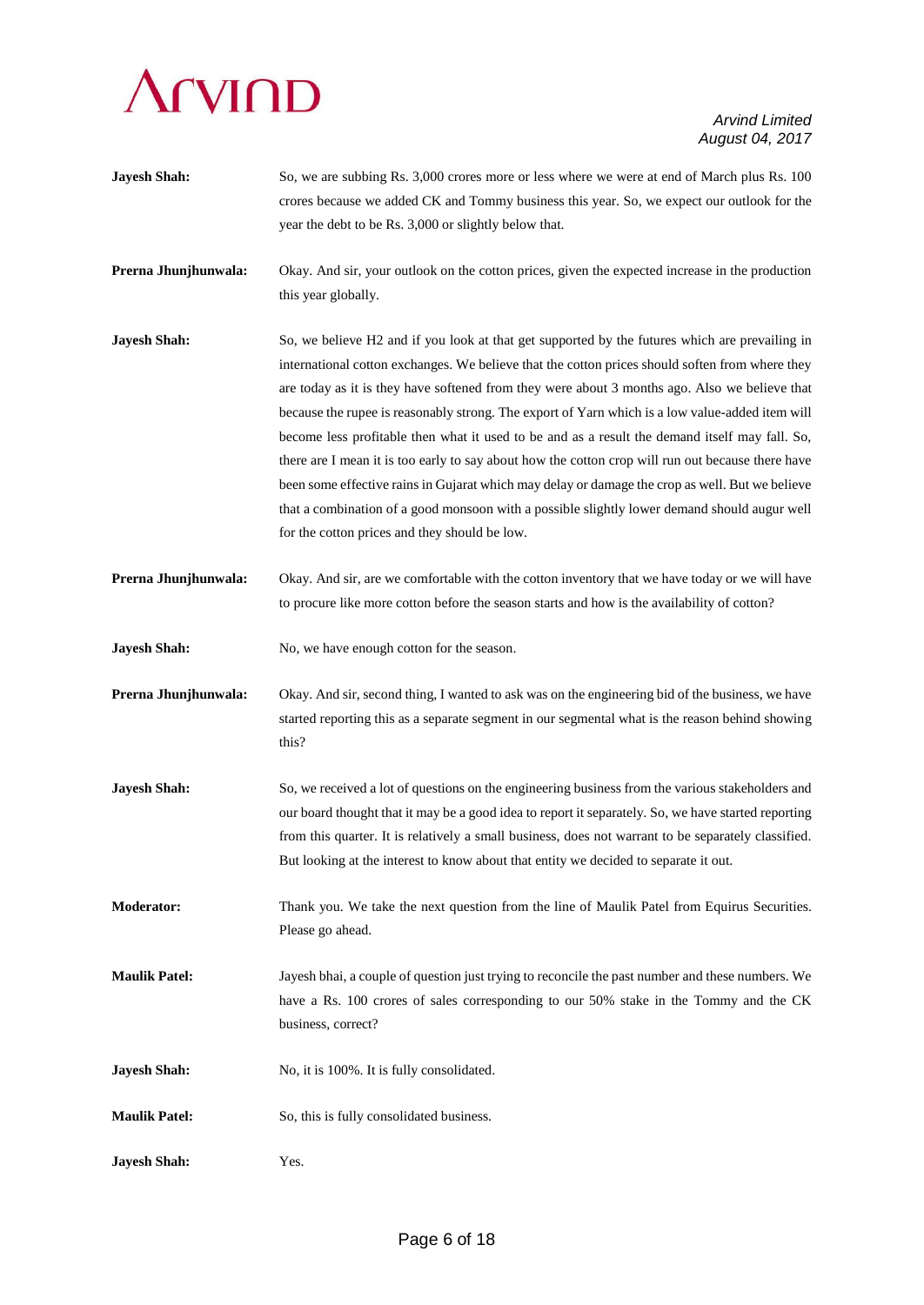

| <b>Maulik Patel:</b> | So, we investor have taken that minority interest in our numbers, right?                                                                                                                                                                                                                                                                                                                                                                                                                                                                                                                                                                                                                                                                                                                                                                                                                                                            |
|----------------------|-------------------------------------------------------------------------------------------------------------------------------------------------------------------------------------------------------------------------------------------------------------------------------------------------------------------------------------------------------------------------------------------------------------------------------------------------------------------------------------------------------------------------------------------------------------------------------------------------------------------------------------------------------------------------------------------------------------------------------------------------------------------------------------------------------------------------------------------------------------------------------------------------------------------------------------|
| <b>Jayesh Shah:</b>  | Under IndAS there is only one way to consolidate either you fully consolidate it provided you<br>have control over the company or you just take the share of profit and no revenue. No<br>proportionate consolidation is allowed under IndAS. We used to do proportionate consolidated<br>before we moved to IndAS accounting policies. We made certain changes in the management<br>agreement with our partners which gave us higher control over the company including the board<br>and the rights to take decision which made it possible for us to consolidate and that would mean<br>a full consolidation and what you would take out is a minority interest, like the way you do in<br>any subsidiary.                                                                                                                                                                                                                        |
| <b>Maulik Patel:</b> | Okay. So, where will be this minority interest will be written off from the it will be subtracted<br>from the number?                                                                                                                                                                                                                                                                                                                                                                                                                                                                                                                                                                                                                                                                                                                                                                                                               |
| <b>Jayesh Shah:</b>  | Yes, so it will be between PBT. I mean, if you look at longer version which is submitted to Stock<br>Exchange you will see a minority interest in separate line item.                                                                                                                                                                                                                                                                                                                                                                                                                                                                                                                                                                                                                                                                                                                                                               |
| <b>Ankur Arora:</b>  | Non-controlling interest as we call it.                                                                                                                                                                                                                                                                                                                                                                                                                                                                                                                                                                                                                                                                                                                                                                                                                                                                                             |
| <b>Maulik Patel:</b> | Okay, fine. Okay, I got it. And the guidance what you have given from 150 bps that includes the<br>margins of the CK and Tommy, correct?                                                                                                                                                                                                                                                                                                                                                                                                                                                                                                                                                                                                                                                                                                                                                                                            |
| <b>Jayesh Shah:</b>  | So, as I said that the margin and CK and Tommy are not significantly different than our average<br>margins.                                                                                                                                                                                                                                                                                                                                                                                                                                                                                                                                                                                                                                                                                                                                                                                                                         |
| <b>Maulik Patel:</b> | But last year, if I recollect correctly, the CK and Tommy use to have a margin of around 10%<br>on a full year number basis, correct?                                                                                                                                                                                                                                                                                                                                                                                                                                                                                                                                                                                                                                                                                                                                                                                               |
| <b>Jayesh Shah:</b>  | Which was true for Tommy Hilfiger not true of CK. In fact, CK had a negative EBITDA last<br>year for the second year of our operation. And we do not see a very significant change in the<br>first 6 months of this business because both brands are highly relying upon on imports where the<br>CVD impact was very high. Only in the fourth quarter do we see a CVD impact going away and<br>as a result the margins improving. So, I was to reiterate our 150 bps, we have given 2 guidance's:<br>one that our business should grow at between 22% and 25%; and our margin should grow at 150<br>basis points both are not including the CK, Tommy business. The CK and Tommy would make<br>the current numbers grow at a pace faster than 23% - 25%. But every quarter we would give a<br>comparative, so that you have a proper analysis numbers available to you. So, the number of 150<br>bps is not including CK and Tommy. |
| <b>Maulik Patel:</b> | Okay, I got it. And this margin expansion which we are talking about (one) because the CVD is<br>now is a part of the GST which is not there actually that is one; (second) is that the reason<br>because we are having this loss-making brand particularly the gap and the support will be having<br>a lower losses in this year?                                                                                                                                                                                                                                                                                                                                                                                                                                                                                                                                                                                                  |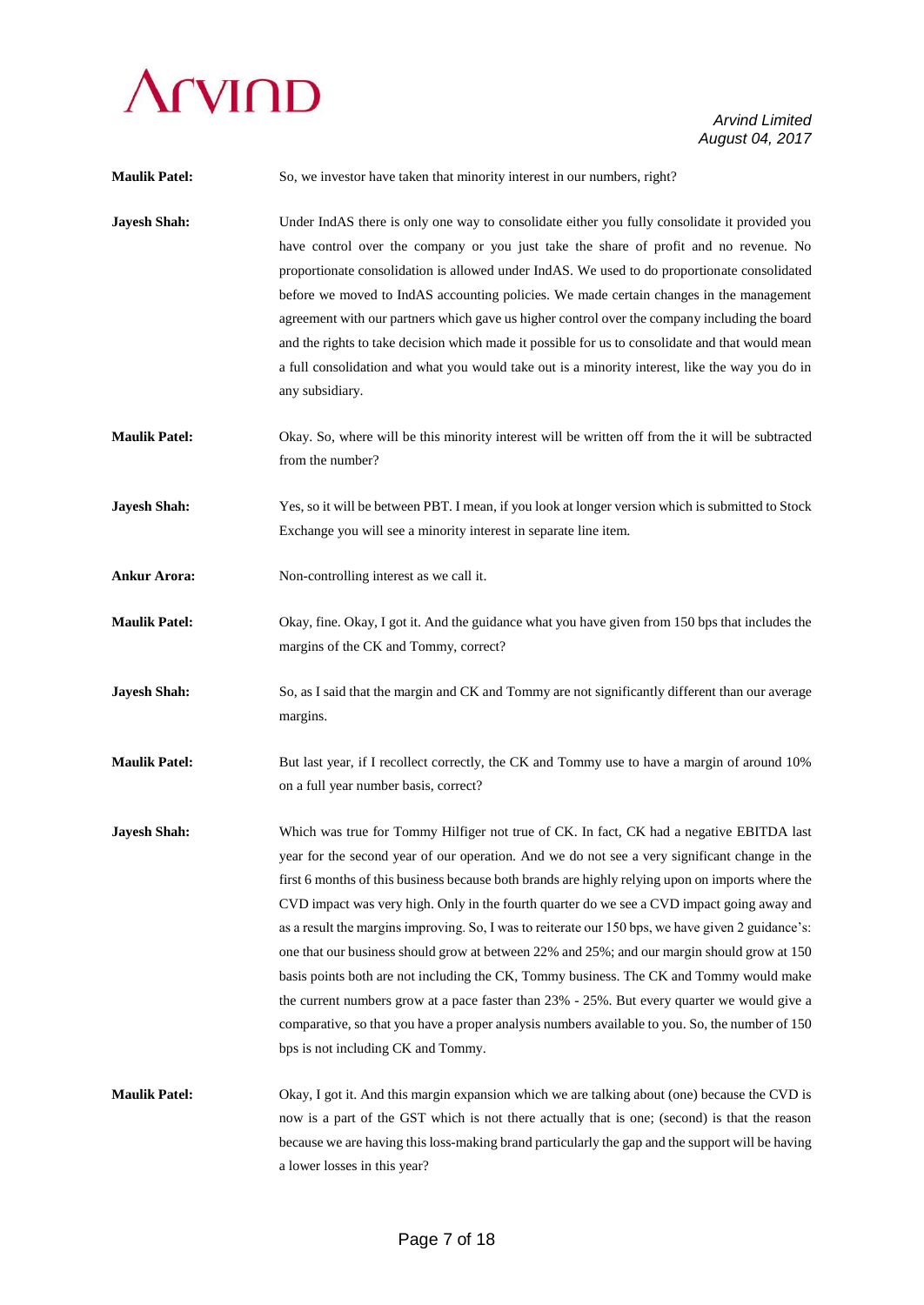

| <b>Jayesh Shah:</b>  | So, first of all, the guidance when we gave there was no GST or CVD known to us. So, that was       |
|----------------------|-----------------------------------------------------------------------------------------------------|
|                      | not the reason this 150 bps was given. I think the overall as we have been saying and that was      |
|                      | true for most part of the year last year but for the demonetization impact which came out, as you   |
|                      | have seen that as we come out of the investment phase in several of the brands which we have        |
|                      | invested in and as we are in the period of consolidation last year, this year, and the next year,   |
|                      | two things are happening (a) revenues of all brands including the high performing is going up,      |
|                      | giving us an operating leverage; and (b) our investments are as a proportion to sales thing several |
|                      | of the new initiatives is going down. Both combine together is helping us to improve the margin.    |
|                      | There would be some anomalies which will get reported over different quarter ands and it is not     |
|                      | possible to quantify them which are that what would be the impact of some of the transition         |
|                      | opening inventory on the margin for that particular quarter. At the same time, what would be the    |
|                      | impact of the reduced CVD in a particular quarter is difficult to quantify. There could be some     |
|                      | margin impact coming because of these reasons we try and separate them out as we go along in        |
|                      | the quarters but as you know each piece will have a different margin based on whether it was        |
|                      | pre-GST, post-GST, whether price increase was effect or not effected and when what will get         |
|                      | sold is difficult to today be very specific about. However, in general the trend line is that we    |
|                      | expect a margin improvement of about 150 basis points.                                              |
|                      |                                                                                                     |
| <b>Maulik Patel:</b> | Okay, I got it. One last is that our EBITDA margin reported in the brand is around 4.9%, the        |
|                      | segment on the result, the EBIT is negative almost around Rs. 7 million or something or Rs. 7       |
|                      | crores of something.                                                                                |

**Jayesh Shah:** Which is the current year, is there in the current quarter.

**Maulik Patel:** Current quarter, so the depreciation is almost 3% of the top-line?

- **Jayesh Shah:** So, I think what you should understand is that this is one of the lowest quarter for brand and retail business, as you have historically experienced, where the depreciation charge is constant number, right and the revenues are not constant they are much lower. So, if you were to look at for the year you will not find depreciation charge to be as high as a percentage of sales but in one quarter you will find it.
- **Maulik Patel:** Okay, I got. And sir, on textile front, as we say you discussed earlier that the cotton prices are now expected to be soften and this has already softened almost around 10% - 15%, 10% or so since last couple of months. But what will be the impact on rupee appreciation because almost our 35% of the textile revenue come from the export business.

**Jayesh Shah:** Correct.

**Maulik Patel:** So, do you see that the headwind of the rupee appreciation will last much longer because already when the rupee started appreciating from the March onwards you already have some hedge positions which is probably now you own at**.**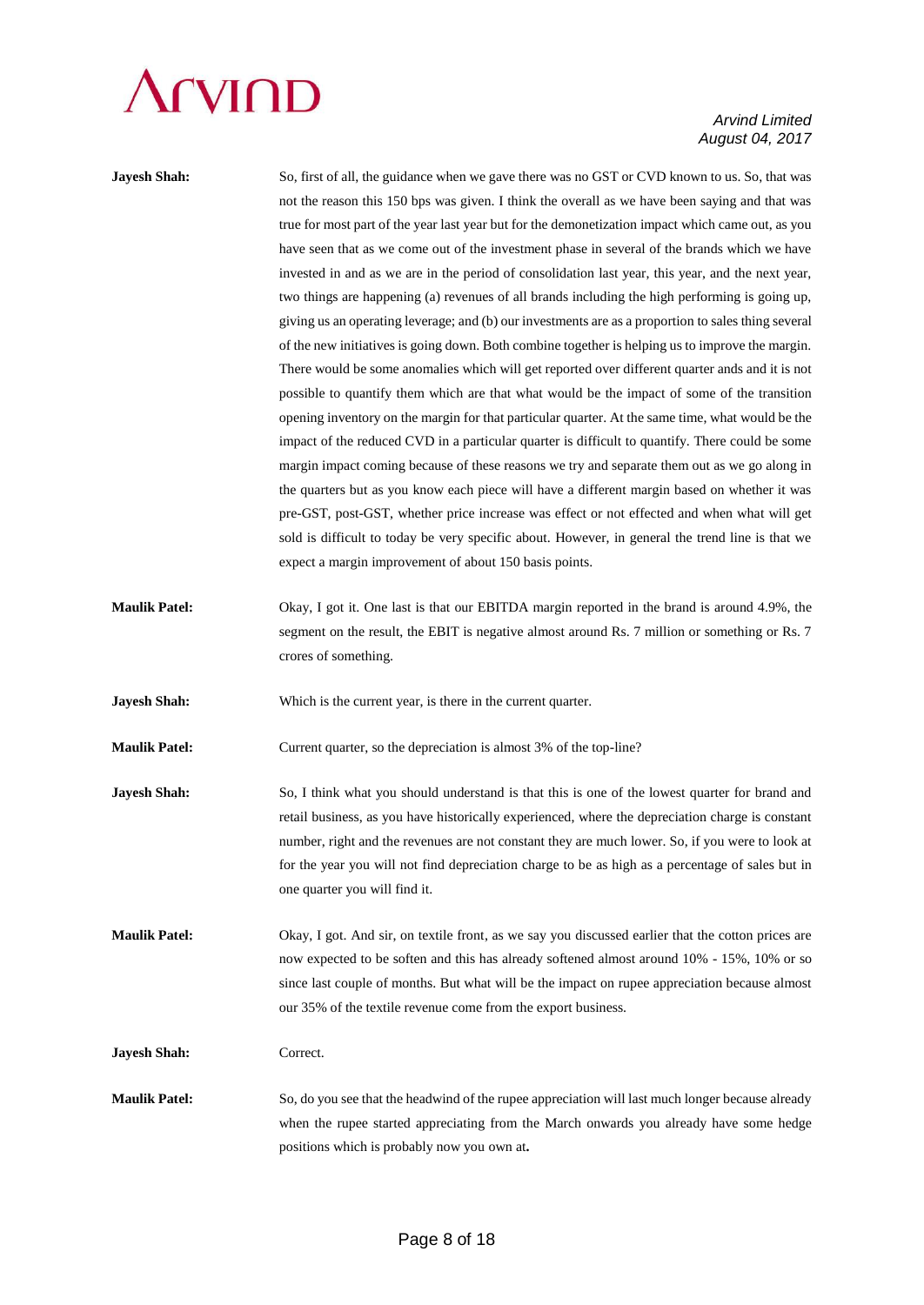### **Arvind**

| <b>Jayesh Shah:</b>       | Quarter one had an impact of a very good hedge level for us. So, practically rupee appreciation<br>did not affect us. However, full blown cotton impact came in quarter one resulting into margin<br>though it looks to have reduced by 3% from quarter one of last year. But slight margin<br>improvement in compared to sequential quarter which was about slightly below 13 it is slightly<br>above 14 now. As we go forward, the rupee will we will not have the hedges that way, we have<br>in quarter one and as a result our realization will take a hit, partially or fully depending upon<br>what happens to cotton, offset by cotton cost reduction. So, this year margins will remain as I<br>have said even in the last call and in the outlook, note that we have sent out. We believe that the<br>margins in textile will remain under pressure. Because what is happening is that dollar-rupee<br>being an international situation there is no way to pass it on. You could have passed it on if it<br>had sustained at a given level. But cotton has been slightly down. So, it is not possible to pass<br>on cotton cost increase fully. So, that is what the situation is. So, given this situation we would<br>I would think that the current year textile margins would hover around number the you that you<br>see in this quarter or slightly below that. |
|---------------------------|---------------------------------------------------------------------------------------------------------------------------------------------------------------------------------------------------------------------------------------------------------------------------------------------------------------------------------------------------------------------------------------------------------------------------------------------------------------------------------------------------------------------------------------------------------------------------------------------------------------------------------------------------------------------------------------------------------------------------------------------------------------------------------------------------------------------------------------------------------------------------------------------------------------------------------------------------------------------------------------------------------------------------------------------------------------------------------------------------------------------------------------------------------------------------------------------------------------------------------------------------------------------------------------------------------------------------------------------------------------------------------|
| <b>Moderator:</b>         | Thank you. We take the next question from the line of Kaustubh Pawaskar from Sharekhan.<br>Please go ahead.                                                                                                                                                                                                                                                                                                                                                                                                                                                                                                                                                                                                                                                                                                                                                                                                                                                                                                                                                                                                                                                                                                                                                                                                                                                                     |
| <b>Kaustubh Pawaskar:</b> | Sir, my question again hinders towards margins, you mentioned now that the margins for the<br>textile business would be lower but in the branded and the retail business you are expect about<br>150 bps improvement in the margins. For the year, at a consolidated level, should we expect<br>margins to be flat on Y-o-Y basis or there would be some kind of reduction of about 100 to 150<br>bps?                                                                                                                                                                                                                                                                                                                                                                                                                                                                                                                                                                                                                                                                                                                                                                                                                                                                                                                                                                          |
| <b>Jayesh Shah:</b>       | I would not be able to quantify exact margins because it is not possible because there are a lot<br>of moving paths as you would understand. And in general, to say that margins for the current<br>year on a weighted average basis would be lower is true because the share of brand and retail<br>business is also sharply going up. So, there would an arithmetical impact as well on the margin<br>percentage. Other than that, 8% - 10% growth with a slightly subdued margin in textile is what<br>you could take.                                                                                                                                                                                                                                                                                                                                                                                                                                                                                                                                                                                                                                                                                                                                                                                                                                                       |
| Kaustubh Pawaskar:        | Okay. My second question is on the CAPEX for the entire, so could you just give us the guidance<br>what                                                                                                                                                                                                                                                                                                                                                                                                                                                                                                                                                                                                                                                                                                                                                                                                                                                                                                                                                                                                                                                                                                                                                                                                                                                                         |
| <b>Jayesh Shah:</b>       | Rs. 450 crores for the current year.                                                                                                                                                                                                                                                                                                                                                                                                                                                                                                                                                                                                                                                                                                                                                                                                                                                                                                                                                                                                                                                                                                                                                                                                                                                                                                                                            |
| <b>Kaustubh Pawaskar:</b> | Rs. 450 crores for the current year and that would largely be done through internal accruals or<br>you are expecting any debt funding for the same?                                                                                                                                                                                                                                                                                                                                                                                                                                                                                                                                                                                                                                                                                                                                                                                                                                                                                                                                                                                                                                                                                                                                                                                                                             |
| <b>Jayesh Shah:</b>       | I am not looking at adding debt in this year.                                                                                                                                                                                                                                                                                                                                                                                                                                                                                                                                                                                                                                                                                                                                                                                                                                                                                                                                                                                                                                                                                                                                                                                                                                                                                                                                   |
| <b>Moderator:</b>         | Thank you. We take the next question from the line of Abhishek Ranganathan from Ambit<br>Capital. Please go ahead.                                                                                                                                                                                                                                                                                                                                                                                                                                                                                                                                                                                                                                                                                                                                                                                                                                                                                                                                                                                                                                                                                                                                                                                                                                                              |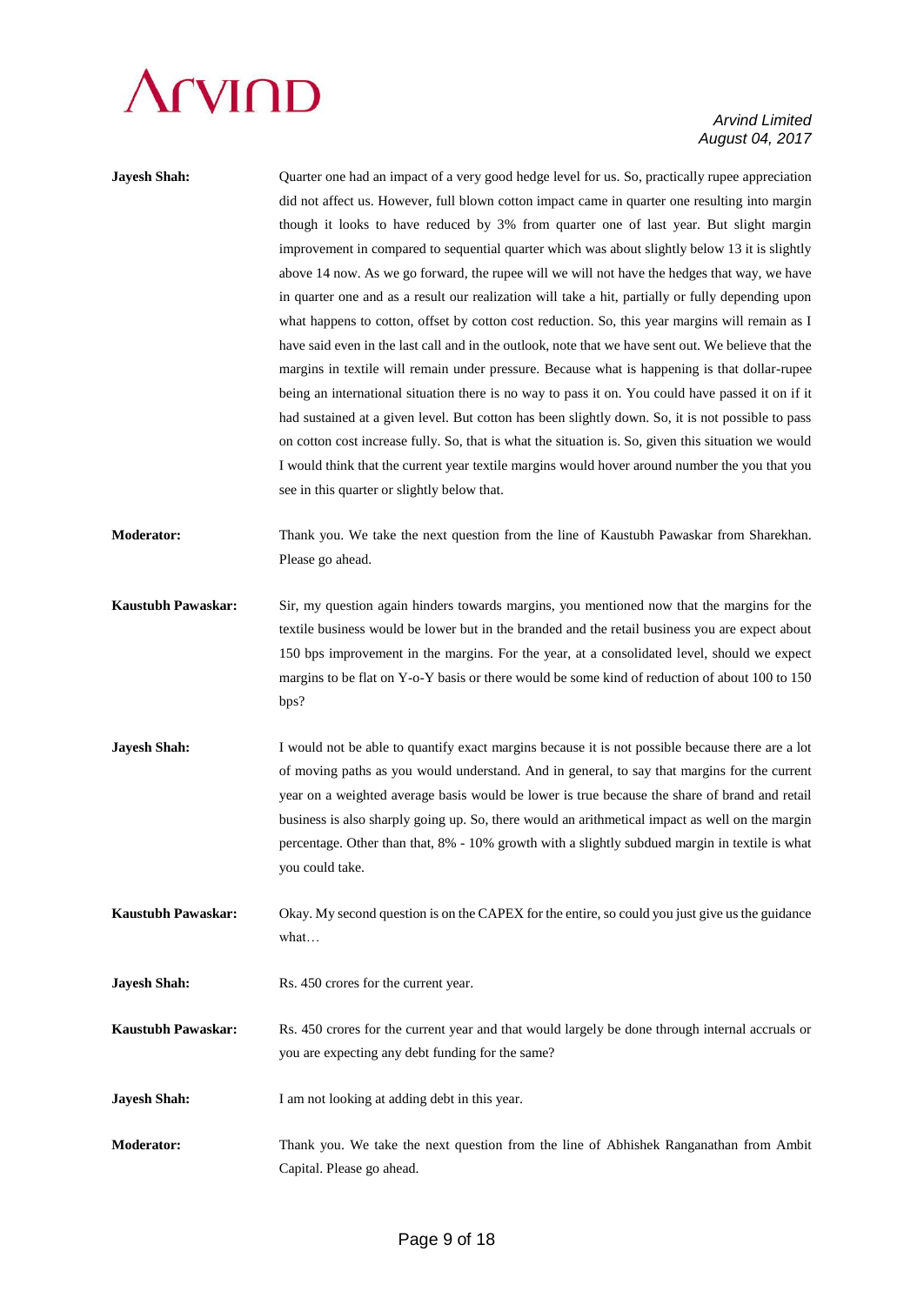

**Abhishek Ranganathan:** Just one thing on the brand business EBITDA, if I want to just compare the number which you have given out last year we had Rs. 10 crores EBITDA on total that is excluding preconsolidation Power Brand as it was. What would you your like-to-like EBITDA? **Jayesh Shah:** I did not get your question. **Abhishek Ranganathan:** Sir last year we had Rs. 10 crores EBITDA for the Brands business. **Jayesh Shah:** Rs. 10 crores. For the first quarter? **Abhishek Ranganathan:** Yes, for the first quarter, I am referring to first quarter.Right. So, what will be your like-to-like number for the first quarter this year? **Jayesh Shah:** It is Rs. 21 crores. **Abhishek Ranganathan:** No, what I meant is excluding the JVs. **Jayesh Shah:** Okay. Rs. 3 crores less. **Abhishek Ranganathan:** Rs. 3 crores less? So that is about Rs. 19 crores? **Jayesh Shah:** Yes. **Abhishek Ranganathan:** Okay. And secondly, just to clarify, there is no change in the shareholding pattern in the joint ventures, we just… **Jayesh Shah:** There is an increase that also in principal agreement is done it is being implemented we are increasing marginally the stake as well. **Abhishek Ranganathan:** Okay. So, basically, we will become more than 50% shareholders in all the JVs? **Jayesh Shah:** That is something which is being discussed. But we will be increasing our stake. **Abhishek Ranganathan:** Okay. And will we continue to still rely on imports, thereafter? **Jayesh Shah:** No, it is not thereafter or before. The import depends on the size of the SKU or what minimum quantities we can whether we can manufacturer economically in India or not. So, depending upon the size of the business, we kind of take decision whether we should continue to rely on global collection or whether it offer minimum economic size that we can manufacturer in India. So, as these brands are growing, the share of domestic purchase is increasing, across every brand that we have. So, be it Tommy, be it CK, be it Giant, be it Nautica, be it Aéropostale, Children's Place, GAP, every brand was sure of domestic production continues to rise depending upon the

size of the business.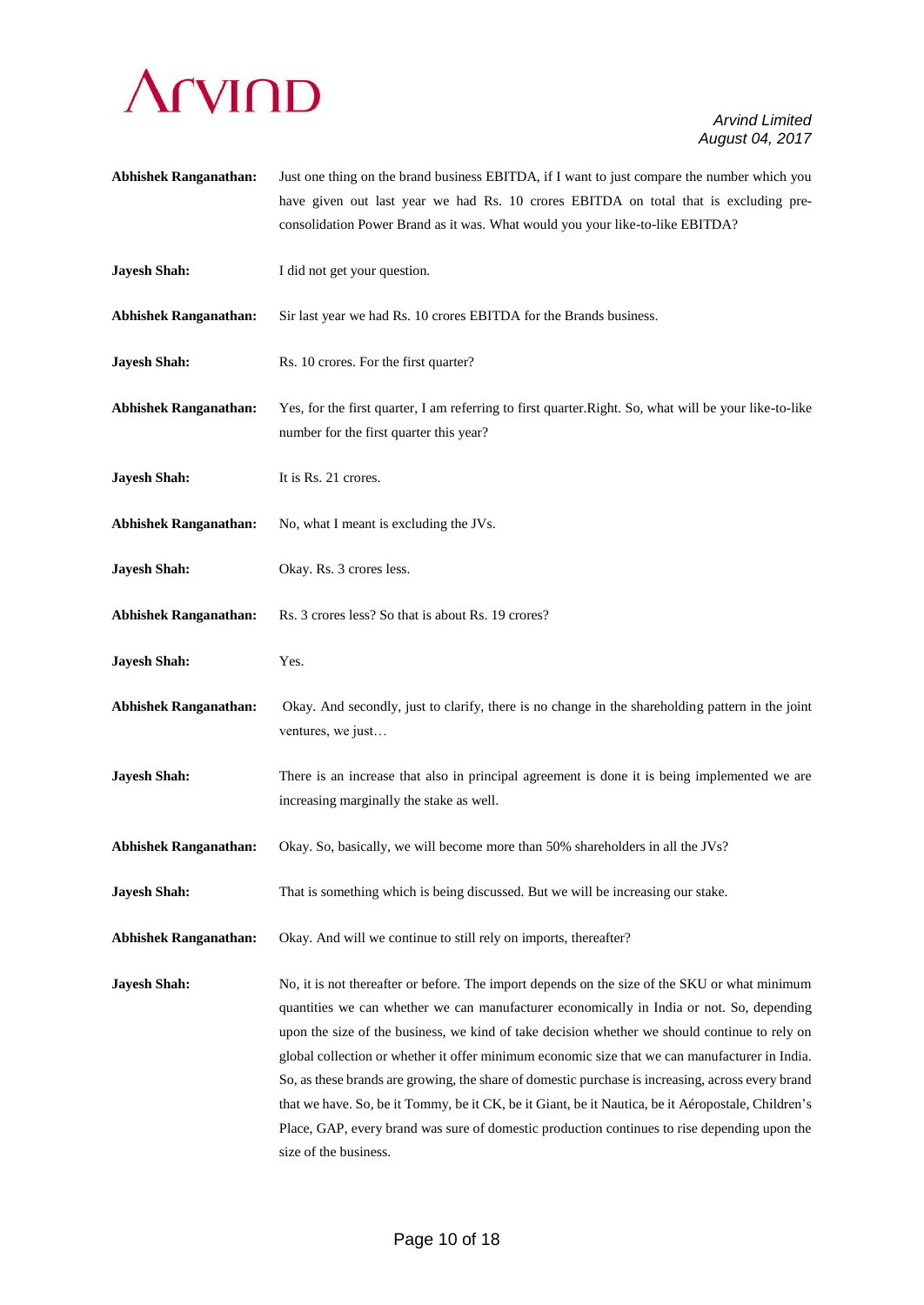

| <b>Abhishek Ranganathan:</b> | Right. And sir, secondly Unlimited continues to do really-really well. Any color on the size and<br>profitability of the same?                                                                                                                                                                                                                                                                                                                                                                                                                                                                                                                                                                           |
|------------------------------|----------------------------------------------------------------------------------------------------------------------------------------------------------------------------------------------------------------------------------------------------------------------------------------------------------------------------------------------------------------------------------------------------------------------------------------------------------------------------------------------------------------------------------------------------------------------------------------------------------------------------------------------------------------------------------------------------------|
| <b>Jayesh Shah:</b>          | So, as we said, we do not talk specifically brand wise profitability. However, this year it is<br>expected be around Rs. 750 crores, Suresh?                                                                                                                                                                                                                                                                                                                                                                                                                                                                                                                                                             |
| J. Suresh:                   | We are expecting the Unlimited to deliver around Rs. 800 and it should be EBITDA profitable.                                                                                                                                                                                                                                                                                                                                                                                                                                                                                                                                                                                                             |
| <b>Abhishek Ranganathan:</b> | And Rs. 800 crores what base last year?                                                                                                                                                                                                                                                                                                                                                                                                                                                                                                                                                                                                                                                                  |
| J. Suresh:                   | Rs. 600 crores.                                                                                                                                                                                                                                                                                                                                                                                                                                                                                                                                                                                                                                                                                          |
| <b>Abhishek Ranganathan:</b> | Rs. 600 crores. And would we become profitable right at the format level itself apart from store<br>level at put together?                                                                                                                                                                                                                                                                                                                                                                                                                                                                                                                                                                               |
| <b>Jayesh Shah:</b>          | Yes.                                                                                                                                                                                                                                                                                                                                                                                                                                                                                                                                                                                                                                                                                                     |
| <b>Jayesh Shah:</b>          | Yes. We are looking at format level profitability.                                                                                                                                                                                                                                                                                                                                                                                                                                                                                                                                                                                                                                                       |
| <b>Abhishek Ranganathan:</b> | Okay, great. And what would be our ballpark inspirational margin range for this format and by<br>when we expect to reach there?                                                                                                                                                                                                                                                                                                                                                                                                                                                                                                                                                                          |
| <b>Jayesh Shah:</b>          | We are looking at a ballpark around 8%. By 2020 we should be able to reach there.                                                                                                                                                                                                                                                                                                                                                                                                                                                                                                                                                                                                                        |
| <b>Abhishek Ranganathan:</b> | Right. Sir, thing for Jayesh bhai, one thing I want to just understand again is that earlier we use<br>to report joint venture revenue and profits our share in the Presentation, so if we were to just<br>look and compare the business that way over period of years, would it be fair to just ascribe a<br>50-50 share and look at the business again at this point in time?                                                                                                                                                                                                                                                                                                                          |
| <b>Jayesh Shah:</b>          | You can do I mean there is no problem.                                                                                                                                                                                                                                                                                                                                                                                                                                                                                                                                                                                                                                                                   |
| <b>Abhishek Ranganathan:</b> | No. But I am just getting a sense about whether our economic interest would be around that<br>ballpark number to do that?                                                                                                                                                                                                                                                                                                                                                                                                                                                                                                                                                                                |
| <b>Jayesh Shah:</b>          | That is correct. But economic interest, so either way you can look at it, whichever way you want<br>to look at it that is up to. Accounting reporting will happen the way IndAS works. Suppose we<br>lose management right in one of the brands that we have, we will have to stop recognizing it and<br>if we gain, we will have to add it. We will continue to give separate details for various<br>stakeholders to understand the profitability and at the year end all the balance sheets are also<br>available including they are all loaded on the website. So, from that point of view those data is<br>available to analyze but the accounting reporting will happen the way, it has to be done. |
| <b>Moderator:</b>            | Thank you. We take the next question from the line of Kashyap Pujara from Axis Capital. Please<br>go ahead.                                                                                                                                                                                                                                                                                                                                                                                                                                                                                                                                                                                              |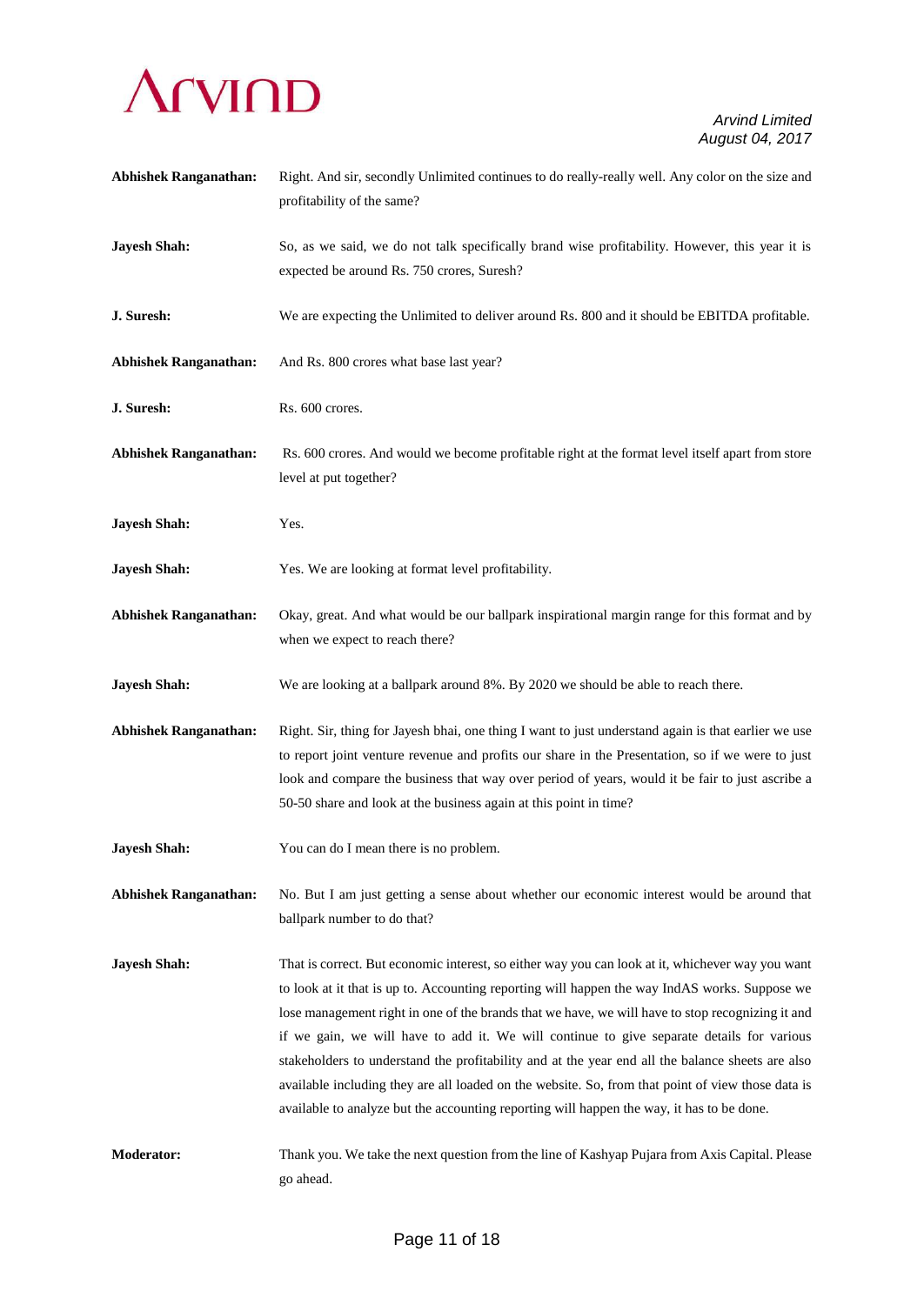### **TVIND**

#### *Arvind Limited August 04, 2017*

- **Kashyap Pujara:** Just a question I have on brand and retail. If you can give us a trajectory, obviously the numbers have been very encouraging both on-brands and on Unlimited as far as top-line growth is concerned. But from a trajectory of dependency on the textile business, when can we assume that the cash flows that are being invested from the textile business into the brand and retail business will see to get invested in brand and retail will start generating its own cash flows to support its own growth. Are we now progressively inching more closure to the targets?
- **Jayesh Shah:** Internally we have set our target that next financial year should not need capital infusion of any type from textile business into our brand and retail business.
- **Kashyap Pujara:** Okay, that is very encouraging. And from a perspective of growth. Now, when we look at the kind of growth that we are seeing over a 3 to 4 year window that we have actually articulated to sustain that high growth the cash flows from the brand and retail business would be sufficient to sustain that kind of heady growth that we are seeing?
- **Jayesh Shah:** Absolutely.
- **Kashyap Pujara:** Okay, that is great. Secondly, if I notice from a perspective of return on capital employed in your Presentation there was dip there. So, could also articulate your thoughts on how you see return on capital. Now, this quarter when I actually disaggregate the capital employed, we did see the brand and retail growing at the capital employed on a Q-o-Q basis moved up by Rs. 300 crores that was I think the main chunk of the increase balance being textiles and others were hardly any change. So, could you give some thought on return on capital and the kind of increase we have seen in this quarter?
- **Jayesh Shah:** Almost all the capital increase that you see in brand and retail space has come because we are consolidating the accounts for the first time of this joint venture. But otherwise on an absolute term either in this joint venture or in our Arvind Fashion and Arvind Lifestyle brand in this company the capital employed increase has been about Rs. 75 crores. So, this is a quarter where we have made substantial investments in fixed assets to take advantage of the coming seasonal festival times. So, capital employed has been bloated up with really getting any revenue or profit but we are not looking at any kind of reduction in the returns on either equity or capital employed for the year.
- **Kashyap Pujara:** Okay. So, if I were to say the Q-o-Q that is from 31st March till date, the capital employed moved up by say Rs. 427 crores of which Rs. 300 crores was from brand and retail and you had Rs. 150 - Rs. 160 crores from textile and we did see unallocable and other, etc., even the engineering all go down. So, you are saying that the brand and retail actual incremental capital employed increase was only Rs. 75 crores?

**Jayesh Shah:** That is correct.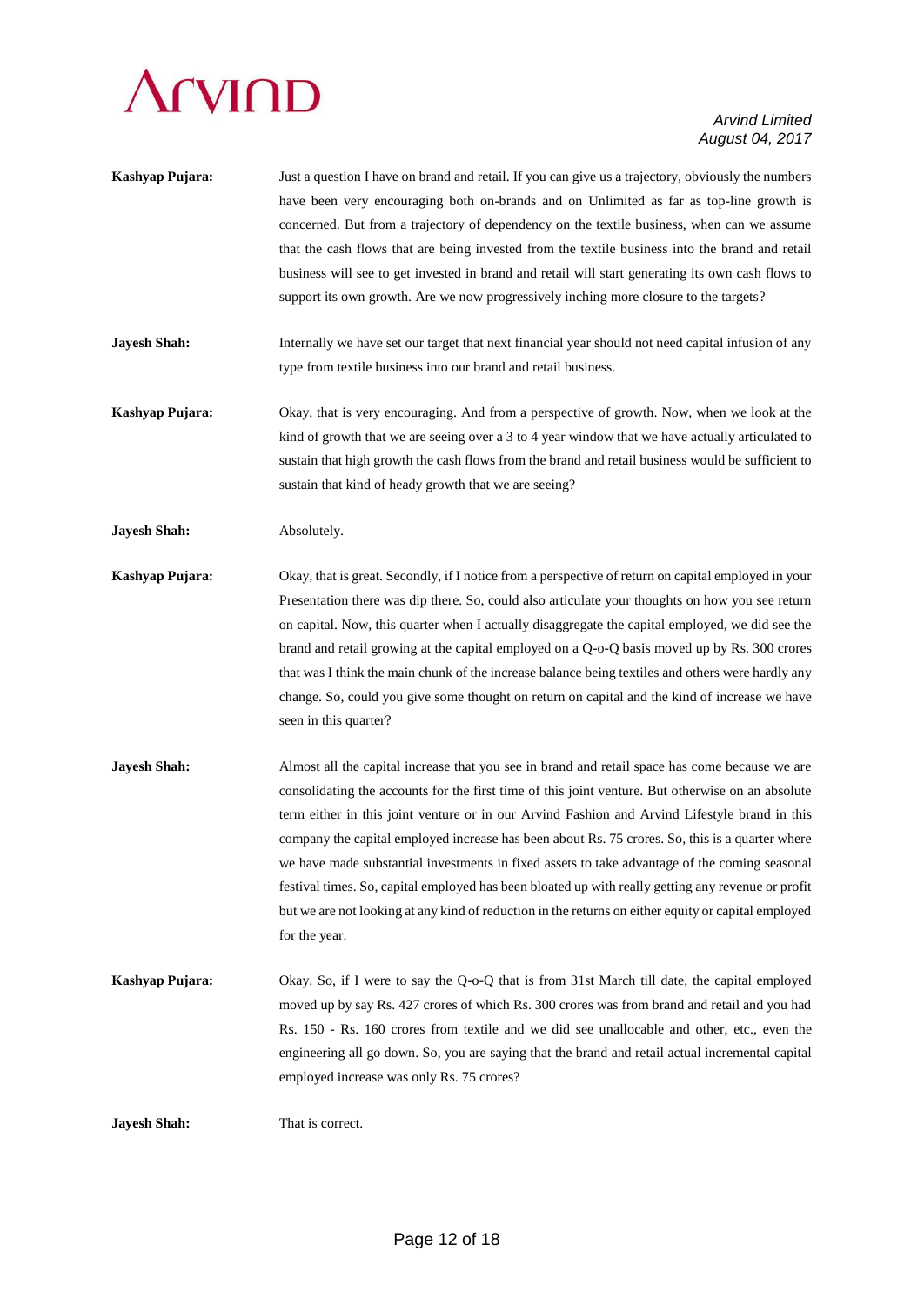### **CVIND**

#### *Arvind Limited August 04, 2017*

| Kashyap Pujara: | Okay, that is fine. And lastly, if I look at the overall company and the strategy outside in,      |
|-----------------|----------------------------------------------------------------------------------------------------|
|                 | obviously textile while it has not grown, we are operating at optimal capacity and we are          |
|                 | definitely making higher returns from that business may be excess of 20%. And that has been a      |
|                 | cash cow which has actually fuel a lot of our investments be it technical textile, be it brand and |
|                 | retail, so you are basically moving up the value chain when it comes investing into better quality |
|                 | or may be superior businesses where you can eventually get a better pay off. Now, because of       |
|                 | which your ROCE when one looks at it on a consolidated basis looks substantially lower than        |
|                 | what the core segment is actually delivering. Now, from a perspective of return on capital over    |
|                 | a 3-year window based on the investments that you made in technical textiles and brand and         |
|                 | retail where do we see the normalization playing out and also because today when we see the        |
|                 | numbers I think Arvind Internet also we have been expensing it because there is hardly any         |
|                 | capital employed here. So, we have been I think taking that hit directly from the P&L if I were    |
|                 | to just understand. So, if you can just give a view on this?                                       |
|                 |                                                                                                    |

**Jayesh Shah:** So, I think your question is ROCE, right?

**Kashyap Pujara:** Yes.

**Jayesh Shah:** So, we have in our earlier Presentation including the various commentaries stated that we are looking at a consol level and ROCE of 18% in 2018 - 2019 which is the next year; we are sticking to that estimations right now. One will have to see how, if there are significant impacts coming because of GST we do not see them but if they are then some adjustments may be called for. As we have been talking about that we are in consolidation phase in our various business initiative that we have taken in last 3 to 4 years and we believe that we are going in a right direction in terms of improved financial indicators such as margin as well as cash flows. So, that is what we are working on and we do not see it very different than what we had talked about.

**Kashyap Pujara:** And lastly, since on the GST front, what is the experience? I mean while obviously everyone has been facing pressure in the current context but internally what are your thoughts regarding the normalization and restocking?

**Jayesh Shah:** See, if you look at July one of the worst retail month I would say in long time. We believe that with wholesale channel now coming back on track and seasonal season coming in this should start looking better from 15th of August. As far as textile is concern we already have started seeing signs in the last few weeks of business getting back to normalcy. So, I think we will have to give one or two more months to see whether things are really settling. The only good thing about this is that the Diwali this time a little earlier, as a result, towards the second-half of Q2 and of course the whole of October it should give fillip to the consumption. So, finger crossed but we are hopeful.

**Moderator:** Thank you. We take the next question from the line of Niket Shah from Motilal Oswal. Please go ahead.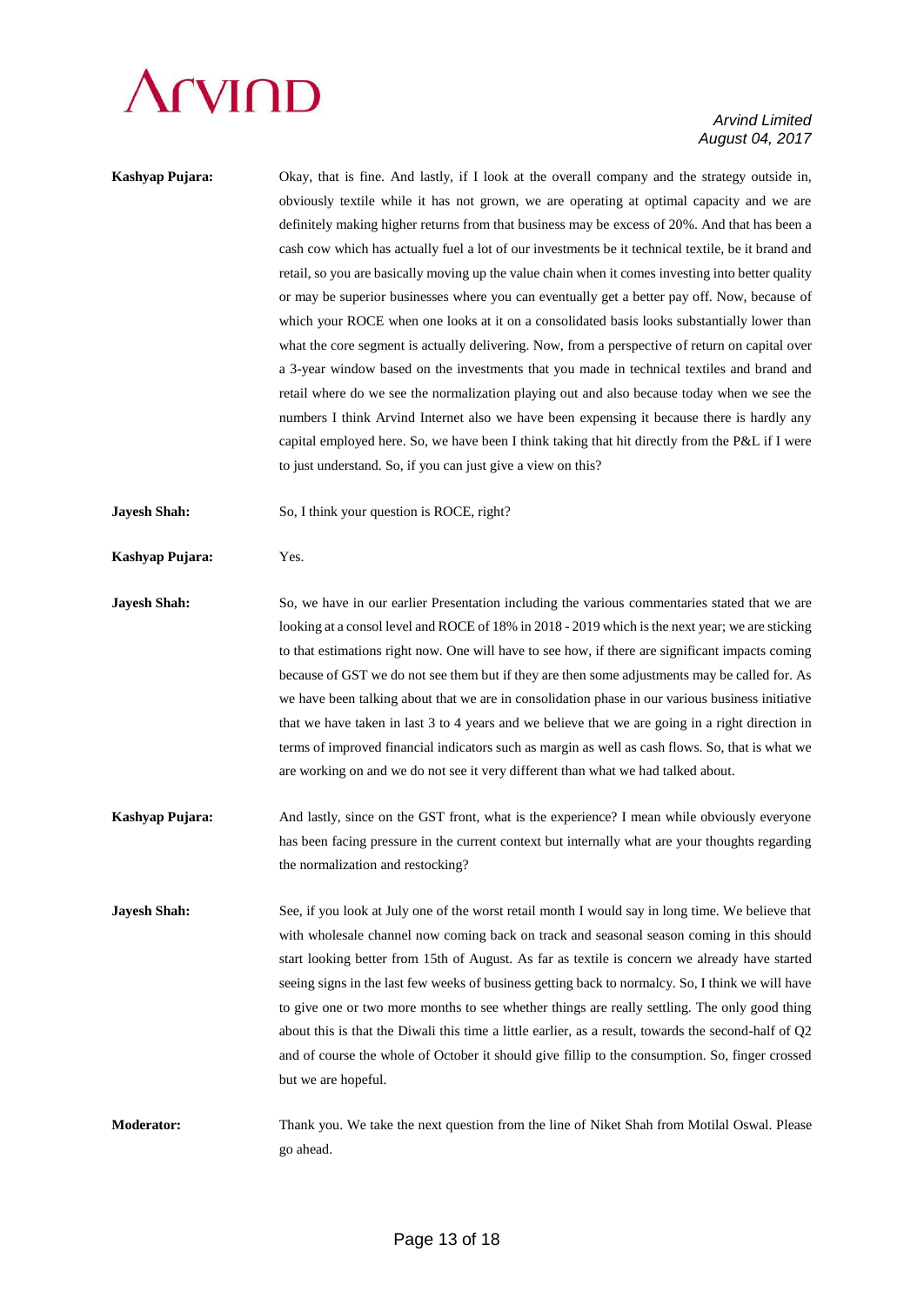# **CVIOD**

#### *Arvind Limited August 04, 2017*

- **Niket Shah:** I had two questions, first is on the ROSL scheme which got extended just recently. So, across the board export business within textile as well as for our garment business 100% exports, you would have got those addition 400 basis points in this quarter?
- **Jayesh Shah:** So, it is not additional. ROSL scheme first of all, does not apply to fabric; it is only for garments, number one. Number two, it is a scheme where the state level taxes were being defrayed and not excise or custom duty for excise particularly and when we talk about state level they significantly included the electricity related taxes like electricity duty and VAT electricity duty which continues to be currently even taxed not part of the GST. So, the current discussion both on draw back as well as ROSL is to work out detail for what are the taxes which are not still part of the GST. So, if you look at 40%of the entire goods which is in form of petroleum related product is outside the GST net. And a lot of those goods get consumed in dyes, in chemical, in generation plus electricity duty and a lot of them are continuing to be paid by us, so government has collected data from all the industry players, they appointed audit forms to look at it and they are now as we speak doing calculation of draw back as well as ROSL by end of September they would come up with a new range.
- Niket Shah: Sure. But do you think your duties drawback rates what it was prevailing currently approximately say 8%. Do you think that number is expected to move down that is what most of the industry guys are saying but what is your thought on that?

**Jayesh Shah:** So, I do not know may be a couple of percentages it may get adjusted.

**Niket Shah:** Okay, got the point. And the second question was on the garmenting plant which is expected to start commissioning in the third quarter. How much loss are you expecting in the third quarter and fourth quarter of this year and do you expect that to become profitable next year or breakeven next year?

**Jayesh Shah:** So, it would be difficult to quantify. But in the whole scheme of things of our textile business they are not a very large number. They are relatively very small operations and so, they do not become material number in the overall scheme of things. So, it will not really make a difference. But I think it is critical first step towards establishing our supply chain through Ethiopia and if it settles down we could accelerate the growth of verticalization through that country that would give us both top-lines as well as make more strategic to our customer.

**Niket Shah:** Got it. And that is pretty much on track in terms of the CAPEX part of it, start of the third quarter.

**Jayesh Shah:** Yes.

**Niket Shah:** And final question on e-Commerce, what kind of loss are we budgeting this year and do you think next year we will have a substantially lower number or we will continue to have like this?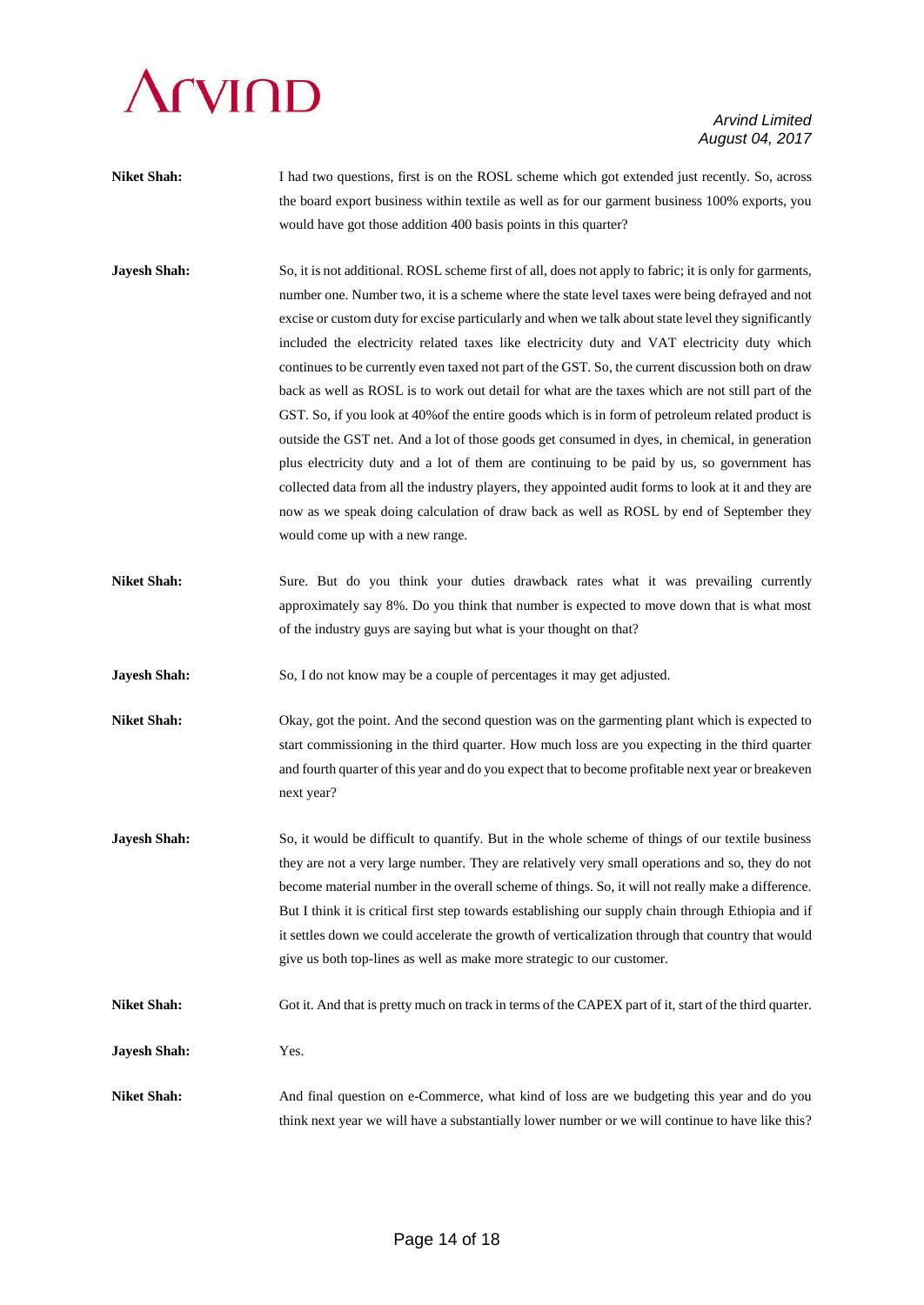

| <b>Jayesh Shah:</b>     | We are looking at almost 60% of what we spend last year. And we believe that next year it<br>should be a very miniscule amount not warranting a separate disclosure.                                                                                                                                                                                                                                                                                                                                         |
|-------------------------|--------------------------------------------------------------------------------------------------------------------------------------------------------------------------------------------------------------------------------------------------------------------------------------------------------------------------------------------------------------------------------------------------------------------------------------------------------------------------------------------------------------|
| Moderator:              | Thank you. We take the next question from the line of Himanshu Nayyar from Systematix<br>Shares. Please go ahead.                                                                                                                                                                                                                                                                                                                                                                                            |
| Himanshu Nayyar:        | Sir, just to understand this consolidation of Tommy and CK, can you give the revenue margin<br>and PAT number for FY 2017 for these two?                                                                                                                                                                                                                                                                                                                                                                     |
| <b>Ankur Arora:</b>     | It is there in the Annual Report.                                                                                                                                                                                                                                                                                                                                                                                                                                                                            |
| Himanshu Nayyar:        | Yes. And second thing, just wanted to understand on the technical textile space. If you can give<br>some color on the performance and outlook over there?                                                                                                                                                                                                                                                                                                                                                    |
| <b>Jayesh Shah:</b>     | No, technical textile this year is expected to be over Rs. 600 crores revenue, part of it gets<br>reported in textile fees because it is using the same textile system, balance gets reported in other<br>segment and the business which started about 3 years ago when we started the business they are<br>all in two digit margins and the businesses that we have started in last two years, they are closer<br>to breakeven as of today and one of them of course, is still at a negative EBITDA margin. |
| Himanshu Nayyar:        | Okay. So, just wanted to understand what are the predominately large businesses now in the<br>other segment for us now?                                                                                                                                                                                                                                                                                                                                                                                      |
| <b>Jayesh Shah:</b>     | So, one of course is Anup Engineering; another business is significant part of technical textiles;<br>third is a smaller business which we do radio trunking business; and fourth is our shoe business.                                                                                                                                                                                                                                                                                                      |
| Himanshu Nayyar:        | Okay. Because the losses this time I mean are quite high.                                                                                                                                                                                                                                                                                                                                                                                                                                                    |
| <b>Jayesh Shah:</b>     | The loss was even there last year it is that we had one project on our water business which we<br>implemented in $Q4$ and $Q1$ of last year that did not exist this year and as a result you see the<br>delta that delta as you see the year you should not multiply this by 4 but as you see the year it<br>will go away because we are expecting a lot of projects to get booked in quarter three and quarter<br>four.                                                                                     |
| Himanshu Nayyar:        | Okay. So, an annual basis it should only be a marginal loss there?                                                                                                                                                                                                                                                                                                                                                                                                                                           |
| <b>Jayesh Shah:</b>     | That is correct.                                                                                                                                                                                                                                                                                                                                                                                                                                                                                             |
| <b>Himanshu Nayyar:</b> | All right, sir. That is all from my side, if you can just share the Tommy and CK numbers that<br>will be great.                                                                                                                                                                                                                                                                                                                                                                                              |
| <b>Ankur Arora:</b>     | Tommy has revenue of Rs. 157 crores last year and Rs. 64.5 crores for Calvin Klein and that is<br>our share of the revenue in both cases.                                                                                                                                                                                                                                                                                                                                                                    |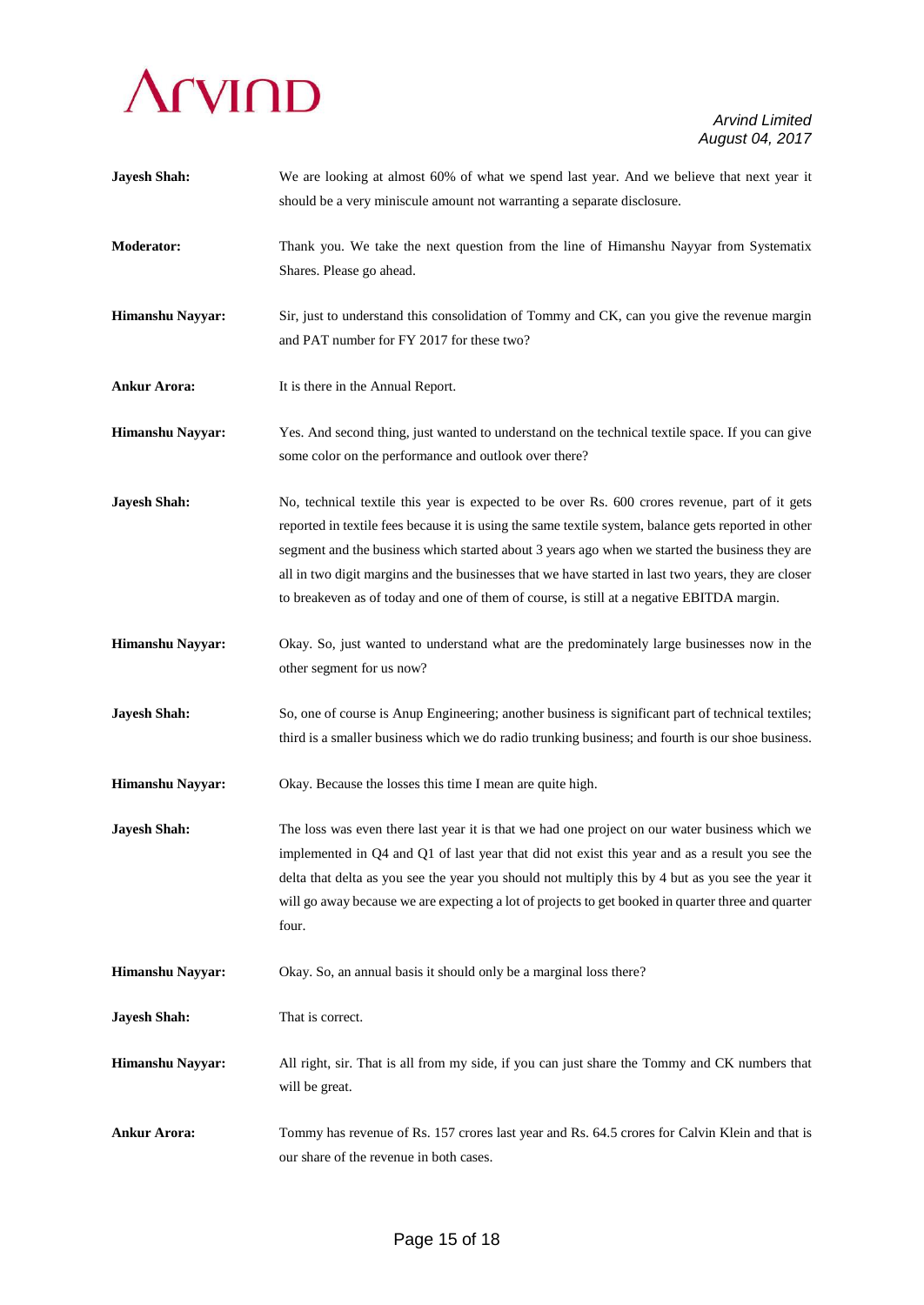

**Moderator:** Thank you. We take the next question from the line of Shaleen Kumar from UBS Securities. Please go ahead.

**Shaleen Kumar:** Sir, I just want to understand a bit about your strategy for brand and retail in terms of the expansion, what are you thinking about your Power Brand, Specialty and Unlimited? Specifically, for Unlimited we are seeing such a strong growth, why are we not growing our retail footprint over there and broadly about this.

**J. Suresh:** Yes, I will take the question. See, in terms of the expansion, you had asked about both Power Brands and Unlimited. As far as Power Brand is concerned we are growing anything between 15% to 20% and two growth drivers for us, one is the distribution expansion, and the other one is the category expansion. I think these two will continue to give us (+20%) growth in the case of Power Brand. One example being US Polo, we have introduced inner wear of US Polo which is going very well and which could be a very substantial growth driver for us in US Polo and overall Power Brand. US Polo Kids again is a good opportunity. So, we have a category expansion as well as the distribution expansion which will continue to provide the (+20%) growth in the case of Power Brands. As well as Unlimited is concerned as all of you know that over the last 4 - 5 quarters, we wanted to stabilize the model before investing in this format. Now, that we have stabilized the model and we are very confident about the success of the model, we are now accelerating expansions, that is why you will see a revenue growth of around 36% in the quarter one vis-à-vis more or less a negative or a stable kind of revenue over the last few quarters. So, this year we are targeting to open anything between 30 stores to 40 stores. So, you will see now a rapid expansion of Unlimited having established the model and proven the success of the model.

**Shaleen Kumar:** So, sir, basically you are talking about 30 stores to 40 stores of Unlimited in this year?

**J. Suresh:** Yes.

**Shaleen Kumar:** And given that we are having a LTL growth of more than 30%, so one can expect that your Unlimited can grow by more than 50% then?

**J. Suresh:** We are looking at 50%. Actually, to be precise last year we did Rs. 550 crores and we are looking at around Rs. 800 crores because we will not open all the 40 stores on day one. So, next year we will see a much more accelerated growth because we have the benefit of new 40s stores for the full year sale next year.

**Shaleen Kumar:** And what is your strategy for Power Brand store opening and for specialty format?

**J. Suresh:** See, we typically open 100 stores for Power Brands, 30 - 40 stores in each of the brands, which we will continue to open this year as well. So, that is typically our footprint increase in Power Brand. As far as the specialty retail is concerned, we are talking about for example, we look at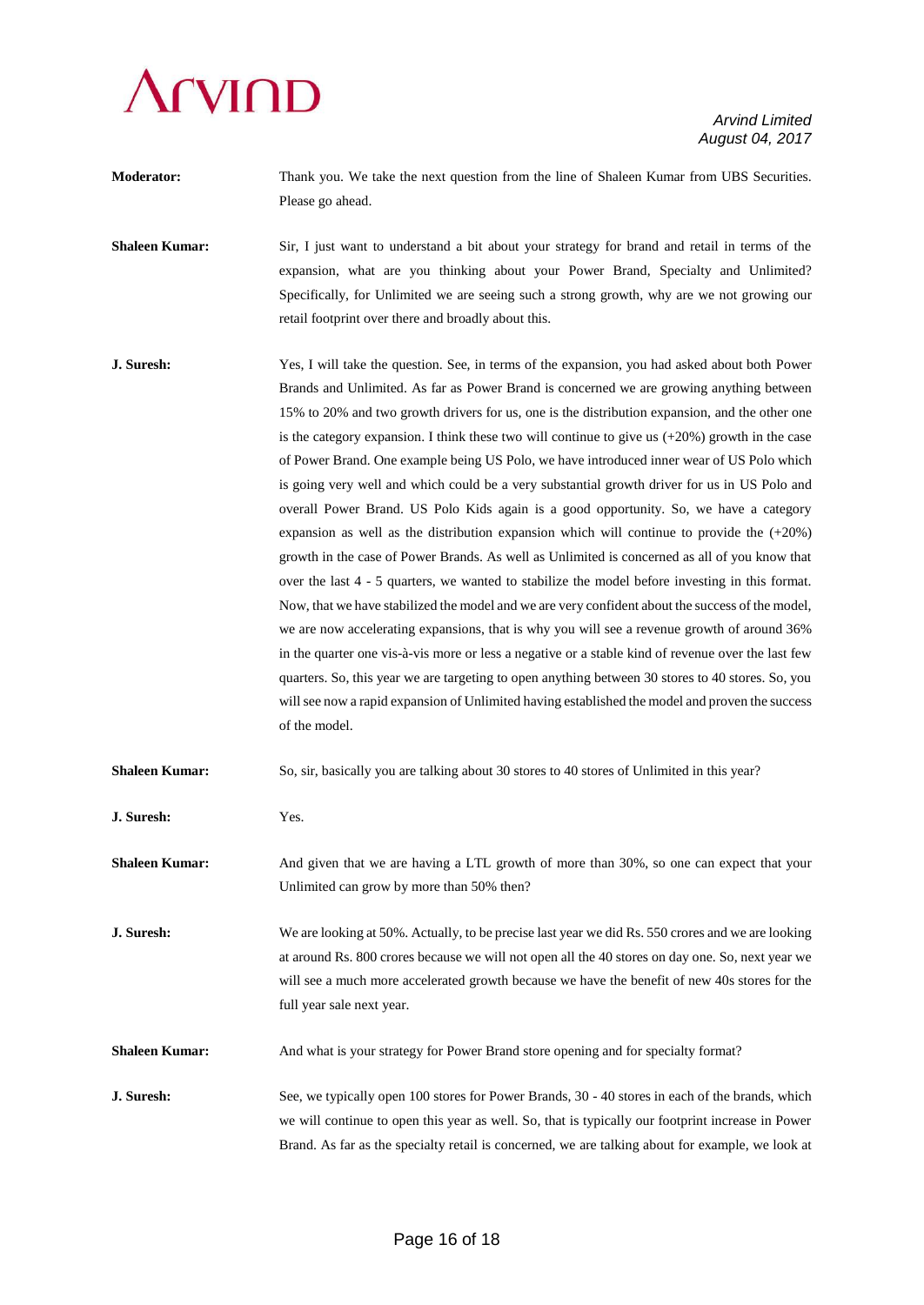

around 5 stores; GAP we will look at may be 3 stores to 4 stores; so that is the way we are looking at the growth.

- **Shaleen Kumar:** Right. So, what kind of CAPEX are we looking at it, all put together or if you can give break-up wise and it will be really helpful.
- **J. Suresh:** Total CAPEX we are looking at around 150 crores but we do not give the break-up.
- **Shaleen Kumar:** Just one more question I was going through your Presentation. In the Power Brand, I could see the LTL growth was around 18% and the revenue growth was around 15%, I could not understand that.
- **Jayesh Shah:** Your question is that why is the LTL higher than the overall growth in Power Brands?
- **Shaleen Kumar:** Yes, sir.
- **J. Suresh:** No. As we said, in the quarter one the retail sales have been pretty good but the wholesale channels have declined in the month of June they declined.
- **Moderator:** Thank you. Ladies and gentlemen, we take the last question. We take the question from the line of Abhishek Ranganathan from Ambit Capital. Please go ahead.
- **Abhishek Ranganathan:** Two questions. One is if I try to reduce the number on the on the quantum of the additions in the Power Brand which is Tommy and CK, last year that number would have been some Rs. 62-odd crores for quarter?
- **Jayesh Shah:** For same two brands?
- **Abhishek Ranganathan:** Yes, because we had Rs. 300 crores in Power Brand last year it is now gone to Rs. 362, so I would imagine that would be primarily because of addition of these two?
- **Jayesh Shah:** Not Tommy and CK.
- **Abhishek Ranganathan:** But the reason I am asking is there seems to be almost a 60% growth in that number.
- **Jayesh Shah:** So, when you see the like-to-like growth between what the business was and what business is and both Tommy figure and CK both. The overall business has grown by 21% for the erstwhile business right and that is what we have given in detail note in the slide that we have presented that when you want to compare that is how it is. So, that is exactly the growth if you exclude the growth of Tommy Hilfiger from the Power Brand, Suresh the growth would be 16%.
- **Abhishek Ranganathan:** I get that. What I was referring to was Tommy's growth actually. Tommy's revenues are growing from Rs. 60 crores to Rs. 100 crores?